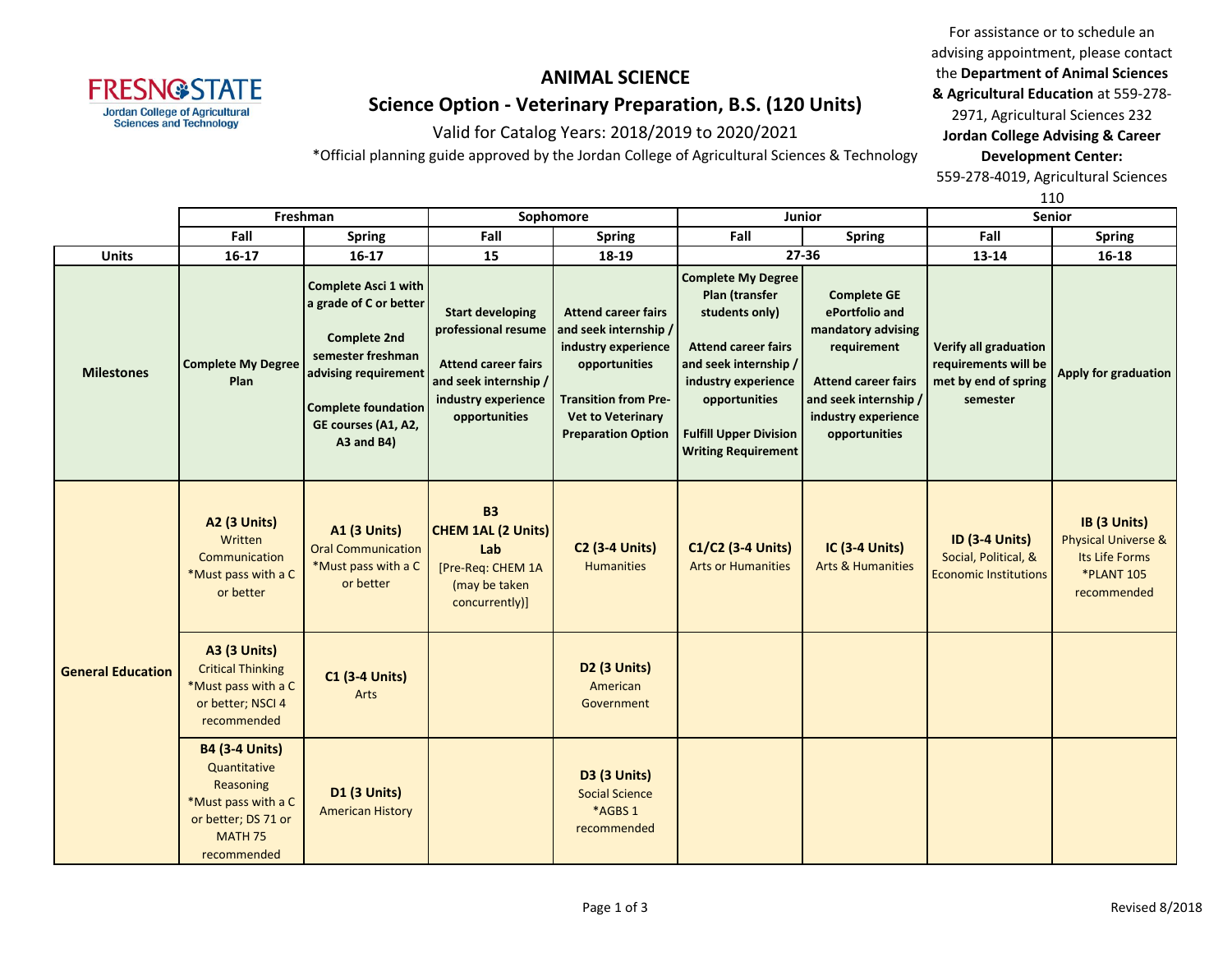#### **ANIMAL SCIENCE**

**FRESN@STATE Jordan College of Agricultural<br>Sciences and Technology** 

#### **Science Option - Veterinary Preparation, B.S. (120 Units)**

Valid for Catalog Years: 2018/2019 to 2020/2021

\*Official planning guide approved by the Jordan College of Agricultural Sciences & Technology

For assistance or to schedule an advising appointment, please contact the **Department of Animal Sciences & Agricultural Education** at 559-278- 2971, Agricultural Sciences 232

**Jordan College Advising & Career Development Center:**

559-278-4019, Agricultural Sciences

110

|              | Freshman                                                                                               |                                                                                                         |                                                                                                                                                                                                                   | Sophomore                                                                                                                                                                                                                          | <b>Junior</b>                                                                       |                                                                                                                            | ᆠᅶᅜ<br><b>Senior</b>                                                                                                                   |                                                                                                      |
|--------------|--------------------------------------------------------------------------------------------------------|---------------------------------------------------------------------------------------------------------|-------------------------------------------------------------------------------------------------------------------------------------------------------------------------------------------------------------------|------------------------------------------------------------------------------------------------------------------------------------------------------------------------------------------------------------------------------------|-------------------------------------------------------------------------------------|----------------------------------------------------------------------------------------------------------------------------|----------------------------------------------------------------------------------------------------------------------------------------|------------------------------------------------------------------------------------------------------|
|              | Fall                                                                                                   | <b>Spring</b>                                                                                           | Fall                                                                                                                                                                                                              | <b>Spring</b>                                                                                                                                                                                                                      | Fall                                                                                | <b>Spring</b>                                                                                                              | Fall                                                                                                                                   | <b>Spring</b>                                                                                        |
| <b>Units</b> | $16 - 17$                                                                                              | $16 - 17$                                                                                               | 15                                                                                                                                                                                                                | 18-19                                                                                                                                                                                                                              |                                                                                     | $27 - 36$                                                                                                                  | 13-14                                                                                                                                  | 16-18                                                                                                |
| <b>Major</b> | <b>GE Area E</b><br>ASCI <sub>67</sub><br>(3 Units)<br>Lifelong<br>Understanding & Self<br>Development | <b>GE Area B2</b><br><b>BIOL 1A</b><br>(4 Units)<br>Life Sciences                                       | <b>GE Area B1</b><br>CHEM 1A (3 Units)<br><b>Physical Sciences</b><br>[Pre-Req: High school<br>chemistry. May be<br>taken concurrently:<br>GE B4; CHEM 1AL]<br>*Not open to<br>students with credit<br>in CHEM 1B | <b>BIOL 20 (4 Units)</b><br>[Pre-Req: CHEM 1A or<br>3A<br>*Not open to<br>students with credit<br>in BIOL 120<br><b>OR</b><br><b>BIOL 120 (4 Units)</b><br>[Pre-Req: BIOL 1A &<br>1B; CHEM 8 or 128A;<br>or BIOL 11 & CHEM<br>150] | <b>ASCI 71</b><br>(3 Units)<br>[Pre-Req: ASCI 1 (may)<br>be taken<br>concurrently)] | <b>ASCI 101</b><br>(3 Units)<br>[Pre-Req: ASCI 1]                                                                          | <b>ASCI 135</b><br>(3 Units)<br>[Pre-Req: ASCI 35]                                                                                     | <b>PHYS 2A</b><br>(4 Units)<br>[Pre-Req: DS 71,<br>MATH 75, MATH 70,<br>or department<br>permission] |
|              | <b>ASCI 1</b><br>(3 Units)                                                                             | ASCI 21, 31, 41,<br>51,61 or 91<br>(3 Units)<br>*See course catalog<br>for prerequisite<br>requirements | ASCI 21, 31, 41,<br>51,61 or 91<br>(3 Units)<br>*See course catalog<br>for prerequisite<br>requirements                                                                                                           | <b>CHEM 1B</b><br>(3 Units)<br>[Pre-Req: CHEM 1A &<br>1AL (both passed with<br>a C or better); CHEM<br>1BL (may be taken<br>concurrently)]                                                                                         | <b>ASCI 125</b><br>(3 Units)<br>[Pre-Req: ASCI 1]                                   | <b>ASCI 145</b><br>(4 Units)<br>[Pre-Req: BIOL 10 or<br>12                                                                 | <b>ASCI 165</b><br>(3 Units)<br>[Pre-Req: BIOL 20 or<br>120]                                                                           |                                                                                                      |
|              | <b>ASCI 68</b><br>$(1$ Unit)                                                                           |                                                                                                         | <b>BIOL 1B</b><br>(3 Units)<br>[Pre-Req: CBIOL 1A;<br>first-time enrollees<br>must take BIOL 1BL<br>concurrently]                                                                                                 | <b>CHEM 1BL</b><br>(2 Units)<br>[Pre-Req: CCHEM 1B<br>(may be taken<br>concurrently)]                                                                                                                                              | <b>ASCI 155</b><br>(3 Units)                                                        | <b>CHEM 129A</b><br>(2 Units)<br>[Pre-Req: CHEM 8 or<br>128A (passed with a C<br>or better; may be<br>taken concurrently)] | <b>ASCI 186</b><br>$(1$ Unit)<br>[Pre-Req: Senior<br>standing or instructor<br>permission;<br>12 upper division<br>units in the major] |                                                                                                      |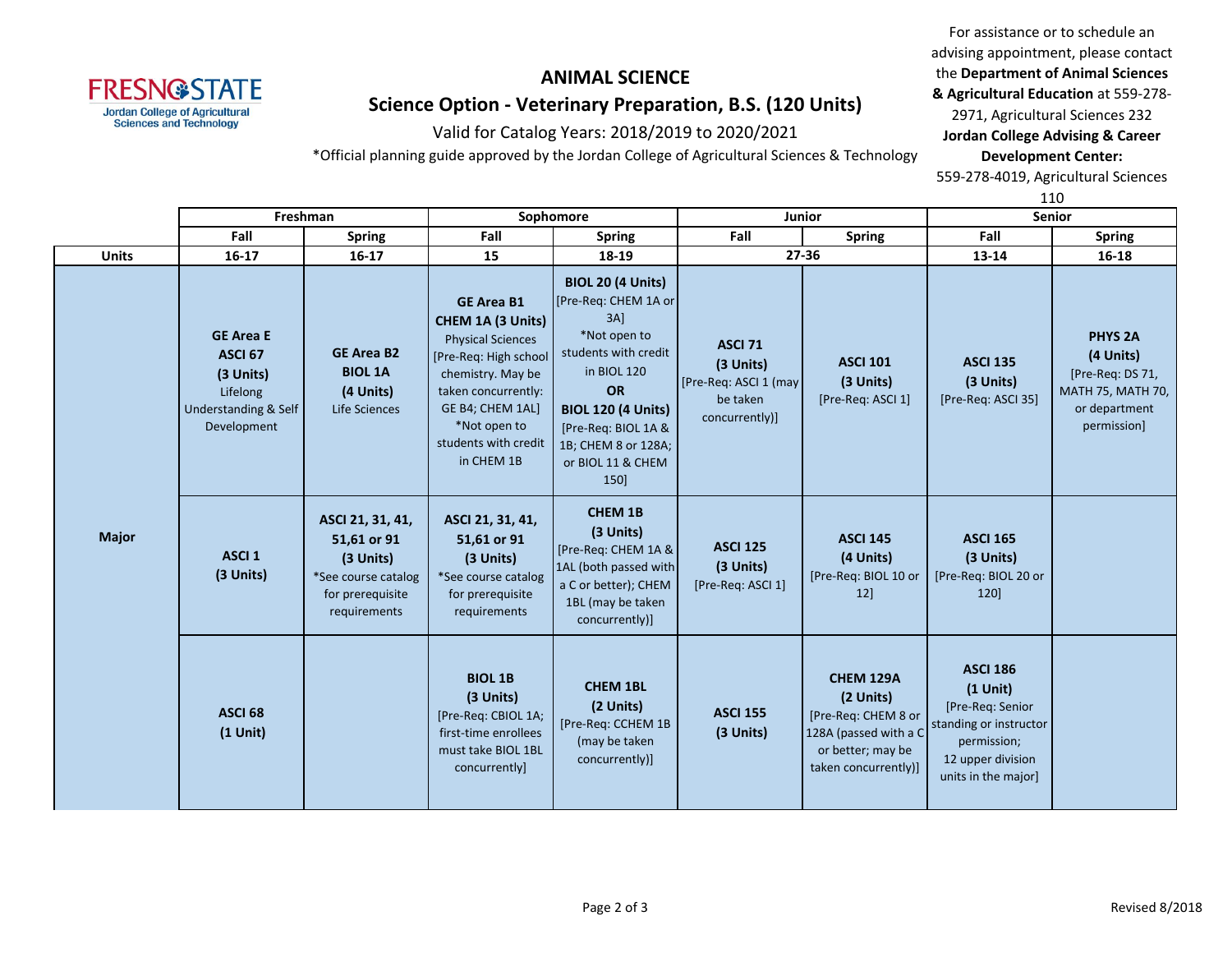#### **FRESN@STATE Jordan College of Agricultural**

**Sciences and Technology** 

#### **ANIMAL SCIENCE Science Option - Veterinary Preparation, B.S. (120 Units)**

Valid for Catalog Years: 2018/2019 to 2020/2021

\*Official planning guide approved by the Jordan College of Agricultural Sciences & Technology

For assistance or to schedule an advising appointment, please contact the **Department of Animal Sciences & Agricultural Education** at 559-278- 2971, Agricultural Sciences 232 **Jordan College Advising & Career Development Center:**

559-278-4019, Agricultural Sciences

110

|                                                               |           | Freshman      | Sophomore<br>Junior                                                                                              |               | ∸∸∽<br><b>Senior</b> |                                                                                                                                                 |                                                                                  |                                                    |
|---------------------------------------------------------------|-----------|---------------|------------------------------------------------------------------------------------------------------------------|---------------|----------------------|-------------------------------------------------------------------------------------------------------------------------------------------------|----------------------------------------------------------------------------------|----------------------------------------------------|
|                                                               | Fall      | <b>Spring</b> | Fall                                                                                                             | <b>Spring</b> | Fall                 | <b>Spring</b>                                                                                                                                   | Fall                                                                             | <b>Spring</b>                                      |
| <b>Units</b>                                                  | $16 - 17$ | $16 - 17$     | 15                                                                                                               | 18-19         | $27 - 36$            |                                                                                                                                                 | 13-14                                                                            | 16-18                                              |
| <b>Major</b>                                                  |           |               | <b>BIOL 1BL</b><br>$(1$ Unit $)$<br>[Pre-Req: CFirst-time<br>enrollees must take<br><b>BIOL 1B concurrently]</b> |               |                      | CHEM 8 (3 Units)<br>[Pre-Req: CHEM 1B or 3A]<br><b>OR</b><br>CHEM 128A & 128B (6 Units)<br>*See course catalog for prerequisite<br>requirements | <b>CHEM 150</b><br>(3 Units)<br>[Pre-Req: CHEM 3B,<br>8, or CHEM 128A &<br>128B] |                                                    |
|                                                               |           |               | ASCI 35 (3 Units)<br>[Pre-Req: ASCI 1 (may)<br>be taken<br>concurrently)]                                        |               |                      |                                                                                                                                                 |                                                                                  |                                                    |
| <b>Additional</b><br><b>Graduation</b><br><b>Requirements</b> |           |               |                                                                                                                  |               |                      | <b>UDWS (0-4 Units)</b><br>*Upper Division<br><b>Writing Exam</b><br>OR "W" Course (must<br>pass with a C or<br>better)                         |                                                                                  | MI<br>(3 Units)<br>Multicultural/<br>International |
|                                                               |           |               |                                                                                                                  |               |                      |                                                                                                                                                 |                                                                                  | <b>Elective</b>                                    |
|                                                               |           |               |                                                                                                                  |               |                      |                                                                                                                                                 |                                                                                  | <b>Elective</b>                                    |

#### **FOOTNOTES:**

**Prerequisites/Corequisites:** Other restrictions may apply. Please see your course catalog for detailed prerequisite/corequisite requirements.

**Grade Requirements:** CR/NC grading is not permitted for courses included in the major unless the courses have been designated CR/NC grading only.

Electives (5-8 units): Students must earn a minimum of 120 units total to graduate. The number of required elective units may vary, depending on the amount of units earned from major and GE courses. **Upper Division Writing Skills requirement (UDWS):** All undergraduate students must demonstrate competency in writing skills by passing the Upper Division Writing Exam (UDWE) or by obtaining a C or better in an approved upper division writing course, identified by the letter "W."

Substitutions: If substitutions/exceptions/waivers are made for any major courses that also meet GE and/or the Multicultural/International graduation requirement, the student is responsible for completing additional courses to satisfy the respective areas (GE and/or MI). This also includes the upperdivision writing requirement.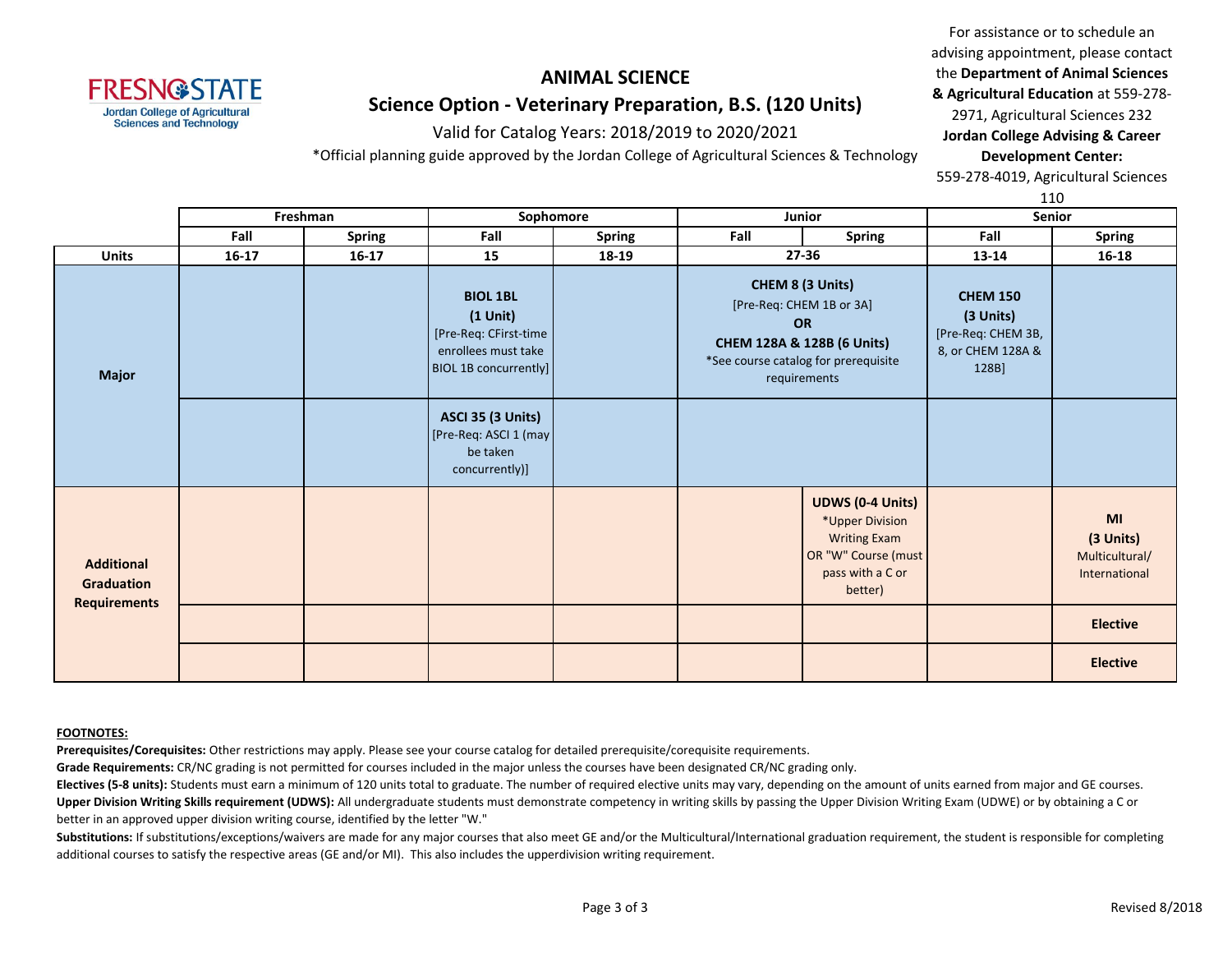

## **ANIMAL SCIENCE Science Option - Veterinary Preparation, B.S. (120 Units)**

Valid for Catalog Years: 2014/2015 to 2017/2018

\*Official planning guide approved by the Jordan College of Agricultural Sciences & Technology

For assistance or to schedule an advising appointment, please contact the **Department of Animal Sciences & Agricultural Education** at 559-278- 2971, Agricultural Sciences 232

**Jordan College Advising & Career Development Center:**

559-278-4019, Agricultural Sciences

110

|                             | Freshman                                                                                                           |                                                                                      | Sophomore                                                                                                                                                                                                         |                                                                                                                                                                                                                              | Junior                                                                       |                                                       | Senior                                                                           |                                                                                                      |
|-----------------------------|--------------------------------------------------------------------------------------------------------------------|--------------------------------------------------------------------------------------|-------------------------------------------------------------------------------------------------------------------------------------------------------------------------------------------------------------------|------------------------------------------------------------------------------------------------------------------------------------------------------------------------------------------------------------------------------|------------------------------------------------------------------------------|-------------------------------------------------------|----------------------------------------------------------------------------------|------------------------------------------------------------------------------------------------------|
|                             | Fall                                                                                                               | <b>Spring</b>                                                                        | Fall                                                                                                                                                                                                              | <b>Spring</b>                                                                                                                                                                                                                | Fall                                                                         | <b>Spring</b>                                         | Fall                                                                             | <b>Spring</b>                                                                                        |
| <b>Units</b>                | $16-17$                                                                                                            | $16-17$                                                                              | 15                                                                                                                                                                                                                | 18-19                                                                                                                                                                                                                        | $27 - 36$                                                                    |                                                       | 13-14                                                                            | $16 - 18$                                                                                            |
|                             | <b>A2 (3 Units)</b><br>Written<br>Communication<br>*Must pass with a C<br>or better                                | <b>A1 (3 Units)</b><br><b>Oral Communication</b><br>*Must pass with a C<br>or better | <b>B3</b><br><b>CHEM 1AL (2 Units)</b><br>Lab<br>[Pre-Req: CHEM 1A<br>(may be taken<br>concurrently)]                                                                                                             | <b>C2 (3-4 Units)</b><br><b>Humanities</b>                                                                                                                                                                                   | C1/C2 (3-4 Units)<br><b>Arts or Humanities</b>                               | <b>IC (3-4 Units)</b><br><b>Arts &amp; Humanities</b> | <b>ID (3-4 Units)</b><br>Social, Political, &<br>Economic<br><b>Institutions</b> | IB (3 Units)<br><b>Physical Universe &amp;</b><br>Its Life Forms<br><b>*PLANT 105</b><br>recommended |
| General<br><b>Education</b> | <b>A3 (3 Units)</b><br><b>Critical Thinking</b><br>*Must pass with a C<br>or better; NSCI 4<br>recommended         | <b>C1 (3-4 Units)</b><br>Arts                                                        |                                                                                                                                                                                                                   | D <sub>2</sub> (3 Units)<br><b>American Government</b>                                                                                                                                                                       |                                                                              |                                                       |                                                                                  | MI (3 Units)<br>Multicultural/Internation<br>al                                                      |
|                             | <b>B4 (3-4 Units)</b><br>Quantitative<br>Reasoning<br>*Must pass with a C<br>or better; DS 71 or<br><b>MATH 75</b> | D1 (3 Units)<br><b>American History</b>                                              |                                                                                                                                                                                                                   | <b>D3 (3 Units)</b><br><b>Social Science</b><br>*AGBS 1<br>recommended                                                                                                                                                       |                                                                              |                                                       |                                                                                  |                                                                                                      |
| <b>Major</b>                | <b>GE Area E</b><br><b>ASCI 67 (3 Units)</b><br>Lifelong<br>Understanding & Self<br>Development                    | <b>GE Area B2</b><br><b>BIOL 1A (4 Units)</b><br>Life Sciences                       | <b>GE Area B1</b><br>CHEM 1A (3 Units)<br><b>Physical Sciences</b><br>[Pre-Req: High school<br>chemistry. May be<br>taken concurrently: GE<br>B4; CHEM 1AL]<br>*Not open to students<br>with credit in CHEM<br>1B | <b>BIOL 20 (4 Units)</b><br>[Pre-Req: CHEM 1A or<br>$3A$ ]<br>*Not open to students<br>with credit in BIOL 120<br>OR<br><b>BIOL 120 (4 Units)</b><br>[Pre-Req: BIOL 1A &<br>1B; CHEM 8 or 128A;<br>or BIOL 11 & CHEM<br>150] | <b>ASCI 71 (3 Units)</b><br>[Pre-Req: ASCI 1 (may be<br>taken concurrently)] | <b>ASCI 101 (3 Units)</b><br>[Pre-Req: ASCI 1]        | <b>ASCI 135 (3)</b><br>Units)<br>[Pre-Req: ASCI 35]                              | PHYS 2A (4 Units)<br>[Pre-Req: DS 71, MATH<br>75, MATH 70, or<br>department permission]              |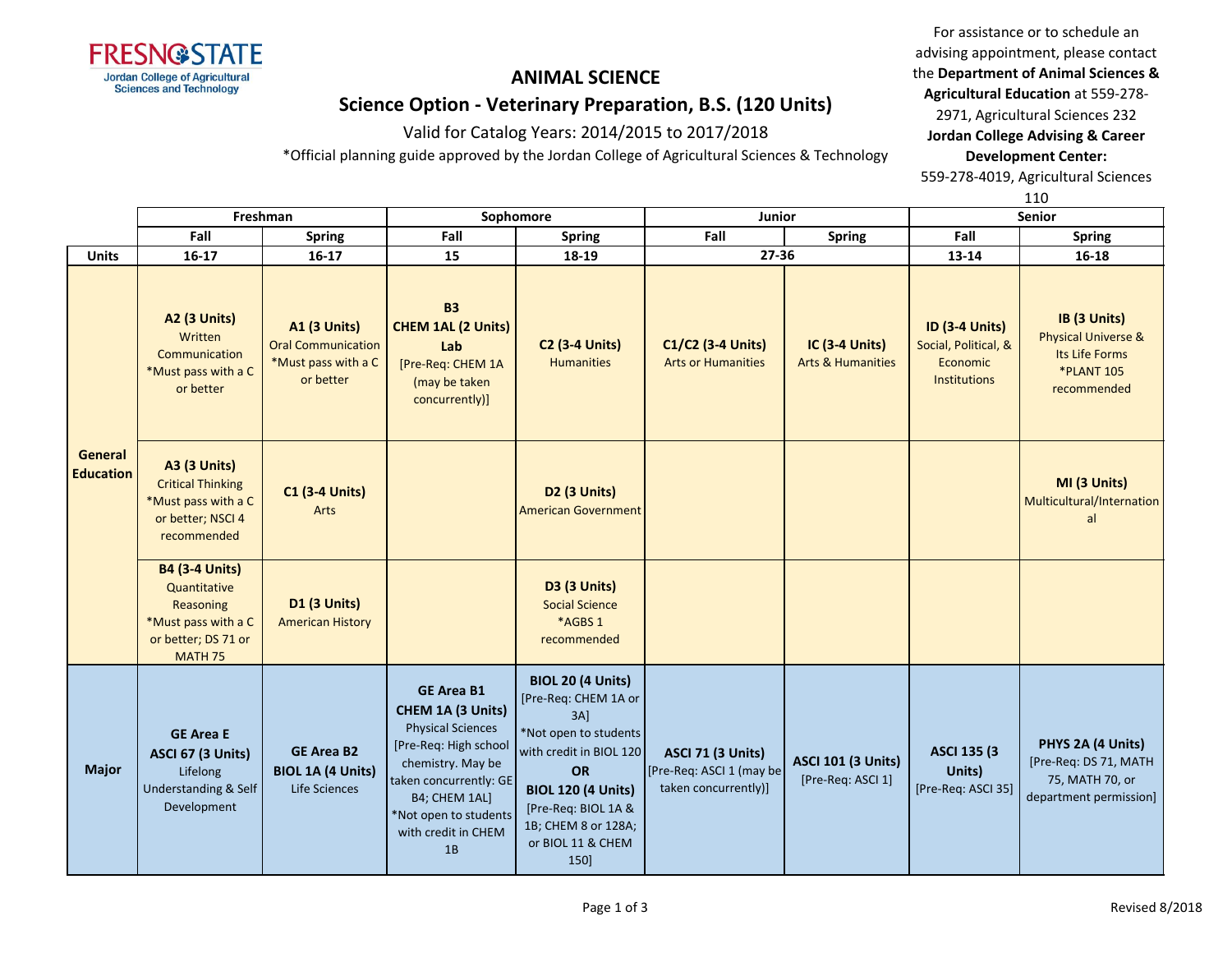

## **ANIMAL SCIENCE Science Option - Veterinary Preparation, B.S. (120 Units)**

Valid for Catalog Years: 2014/2015 to 2017/2018

\*Official planning guide approved by the Jordan College of Agricultural Sciences & Technology

For assistance or to schedule an advising appointment, please contact the **Department of Animal Sciences & Agricultural Education** at 559-278-

2971, Agricultural Sciences 232 **Jordan College Advising & Career Development Center:**

559-278-4019, Agricultural Sciences

110

|                  | Freshman                |                                                                                                          | Sophomore                                                                                               |                                                                                                                                  | <b>Junior</b>                                                                                                                                   |                                                                                                                            | <b>Senior</b>                                                                                                                        |                 |
|------------------|-------------------------|----------------------------------------------------------------------------------------------------------|---------------------------------------------------------------------------------------------------------|----------------------------------------------------------------------------------------------------------------------------------|-------------------------------------------------------------------------------------------------------------------------------------------------|----------------------------------------------------------------------------------------------------------------------------|--------------------------------------------------------------------------------------------------------------------------------------|-----------------|
|                  | Fall                    | <b>Spring</b>                                                                                            | Fall                                                                                                    | <b>Spring</b>                                                                                                                    | Fall                                                                                                                                            | <b>Spring</b>                                                                                                              | Fall                                                                                                                                 | <b>Spring</b>   |
| <b>Units</b>     | $16 - 17$               | $16 - 17$                                                                                                | 15                                                                                                      | 18-19                                                                                                                            | 27-36                                                                                                                                           |                                                                                                                            | 13-14                                                                                                                                | 16-18           |
| <b>Major</b>     | ASCI 1 (3 Units)        | ASCI 21, 31, 41,<br>51,61 or 91 (3)<br>Units)<br>*See course catalog<br>for prerequisite<br>requirements | ASCI 21, 31, 41,<br>51,61 or 91 (3 Units)<br>*See course catalog<br>for prerequisite<br>requirements    | CHEM 1B (3 Units)<br>[Pre-Req: CHEM 1A &<br>1AL (both passed with<br>a C or better); CHEM<br>1BL (may be taken<br>concurrently)] | <b>ASCI 125 (3 Units)</b><br>[Pre-Req: ASCI 1]                                                                                                  | <b>ASCI 145 (4 Units)</b><br>[Pre-Req: BIOL 10 or<br>$12$ ]                                                                | ASCI 165 (3)<br>Units)<br>[Pre-Req: BIOL 20<br>or 120]                                                                               |                 |
|                  | <b>ASCI 68 (1 Unit)</b> |                                                                                                          | BIOL 1B (3 Units)<br>[Pre-Req: CBIOL 1A;<br>first-time enrollees<br>must take BIOL 1BL<br>concurrently] | CHEM 1BL (2 Units)<br>[Pre-Req: CCHEM 1B<br>(may be taken<br>concurrently)]                                                      | <b>ASCI 155 (3 Units)</b>                                                                                                                       | <b>CHEM 129A (2</b><br>Units)<br>[Pre-Req: CHEM 8 or<br>128A (passed with a C<br>or better; may be<br>taken concurrently)] | <b>ASCI 186 (1 Unit)</b><br>[Pre-Req: Senior<br>standing or<br>instructor<br>permission;<br>12 upper division<br>units in the major] |                 |
|                  |                         |                                                                                                          | BIOL 1BL (1 Unit)<br>[Pre-Req: CFirst-time<br>enrollees must take<br>BIOL 1B concurrently]              |                                                                                                                                  | CHEM 8 (3 Units)<br>[Pre-Req: CHEM 1B or 3A]<br><b>OR</b><br>CHEM 128A & 128B (6 Units)<br>*See course catalog for prerequisite<br>requirements |                                                                                                                            | <b>CHEM 150</b><br>(3 Units)<br>[Pre-Req: CHEM<br>3B, 8, or CHEM<br>128A & 128B]                                                     |                 |
|                  |                         |                                                                                                          | <b>ASCI 35 (3 Units)</b><br>[Pre-Req: ASCI 1 (may<br>be taken<br>concurrently)]                         |                                                                                                                                  |                                                                                                                                                 |                                                                                                                            |                                                                                                                                      |                 |
| <b>Electives</b> |                         |                                                                                                          |                                                                                                         |                                                                                                                                  |                                                                                                                                                 | <b>UDWS (0-4 Units)</b><br>*Upper Division<br><b>Writing Exam</b><br>OR "W" Course (must<br>pass with a C or<br>better)    |                                                                                                                                      | <b>Elective</b> |
|                  |                         |                                                                                                          |                                                                                                         |                                                                                                                                  |                                                                                                                                                 |                                                                                                                            |                                                                                                                                      | <b>Elective</b> |